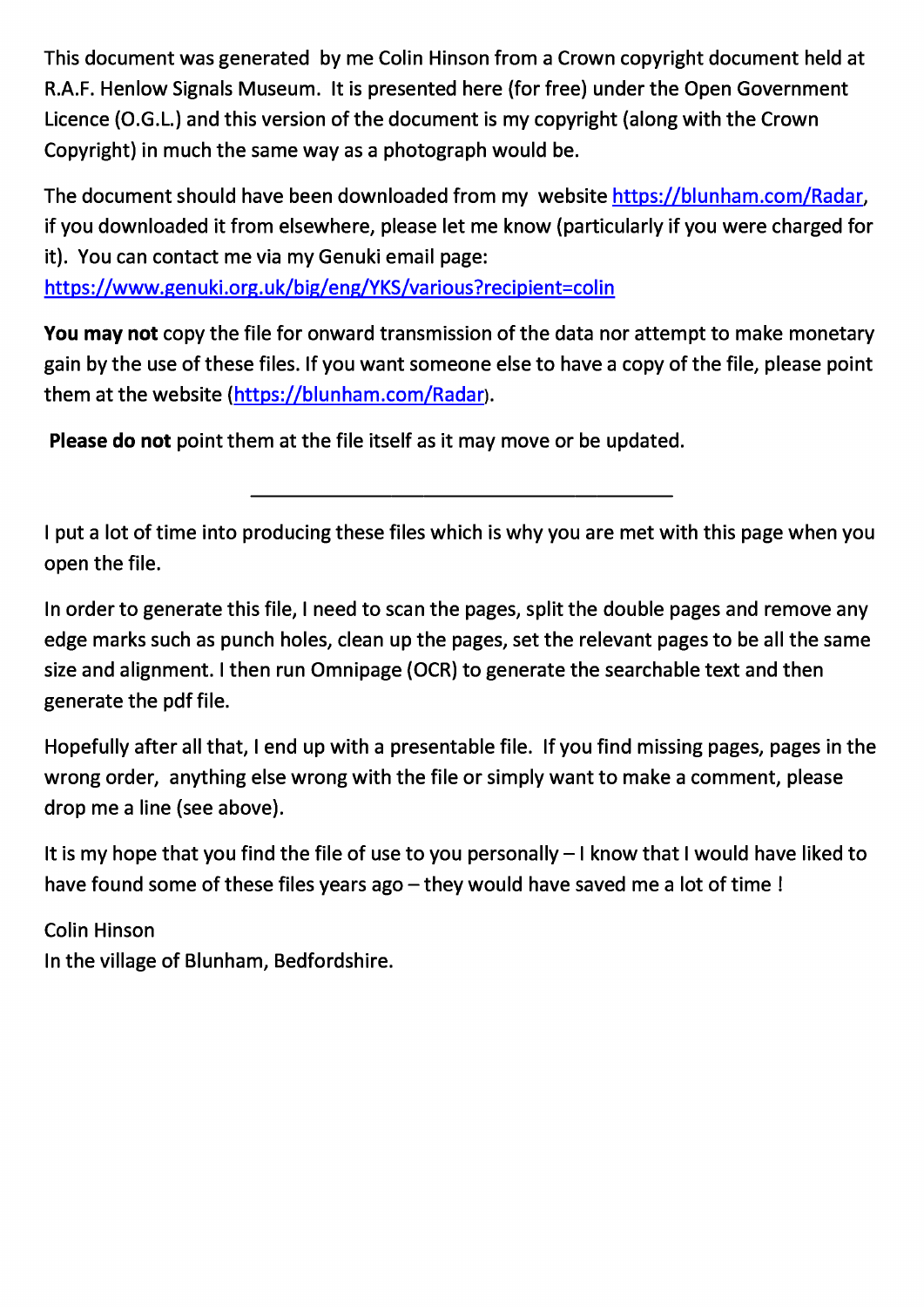

# **ANTENNA TUNING UNIT RACAL TYPE MA.I44**

# **GENERAL AND TECHNICAL**

# **INFORMATION**

BY COMMAND OF THE DEFENCE COUNCIL

?ftrmr4tt.

Ministry of Defence

FOR USE IN THE

ROYAL AIR FORCE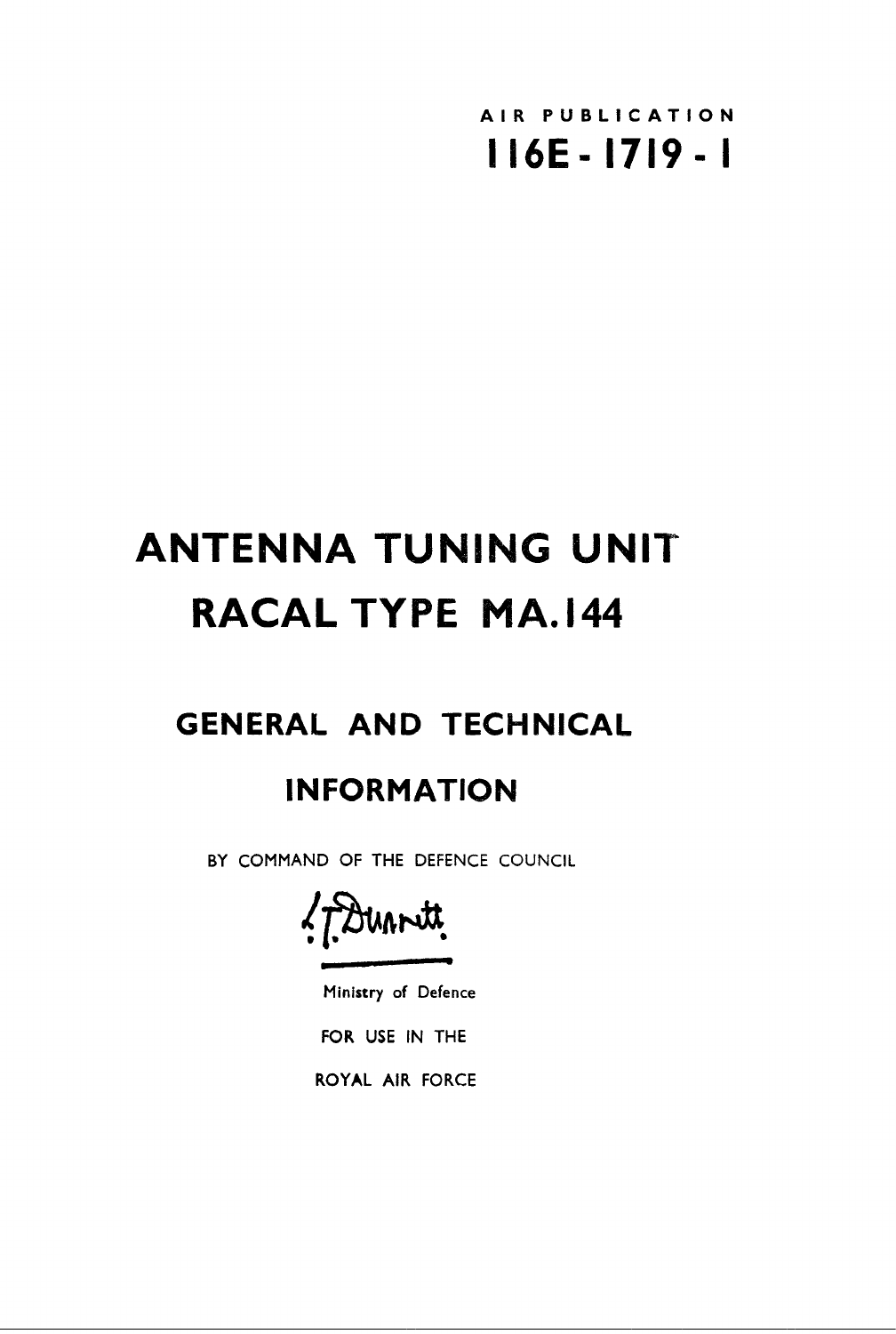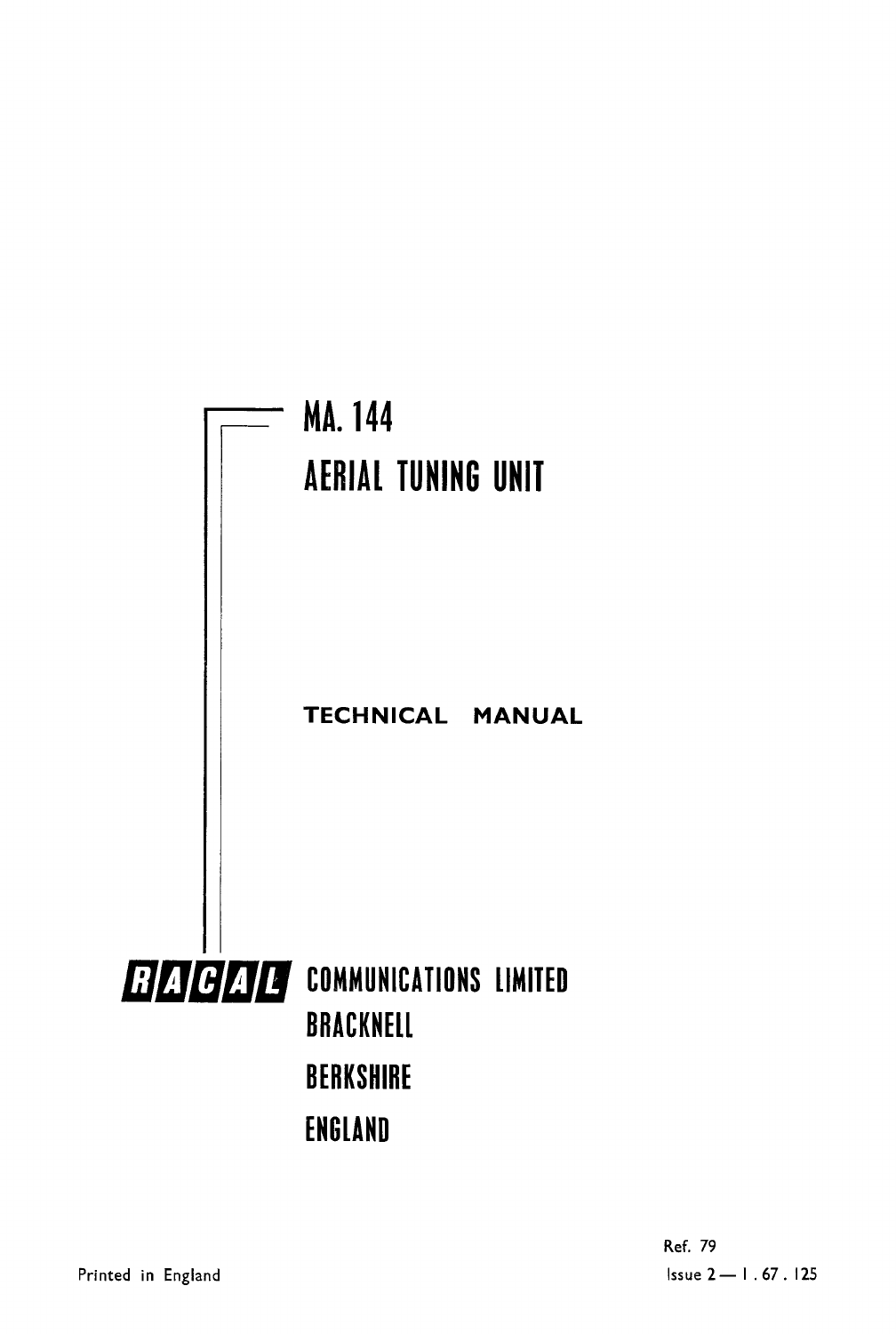#### **AP.116E-1719-1 AL2, Oct. 75**

# **Antenna Tuning Unit Type MA.144 and MA .144C**

# **CONTENTS**

| <b>General Description</b>     |   |
|--------------------------------|---|
| <b>Technical Specification</b> | n |
| <b>Operating Instructions</b>  |   |
| <b>Circuit Description</b>     | Б |
| Parts list                     |   |

#### **ILLUSTRATIONS**

**Fig.** 

**Page** 

| Antenna Tuning Unit Type MA. 144 and MA. 144C |  |
|-----------------------------------------------|--|
| Circuit: Antenna Tuning Unit Type MA. 144     |  |
| Circuit: Antenna Tuning Unit Type MA. 144C    |  |

#### **TABLES**

**No. Page** 

|    | Tuning chart - 36 ft whip antenna (MA. 144)       |    |
|----|---------------------------------------------------|----|
| 2. | Tuning chart - 20 ft whip antenna (MA. 144)       |    |
|    | Tuning chart - 120 ft slant-wire antenna (MA.144) |    |
|    | Tuning chart - 32 ft whip antenna (MA. 144C)      | 10 |
| 5. | Tuning chart - 18 ft whip antenna (MA. 144C)      |    |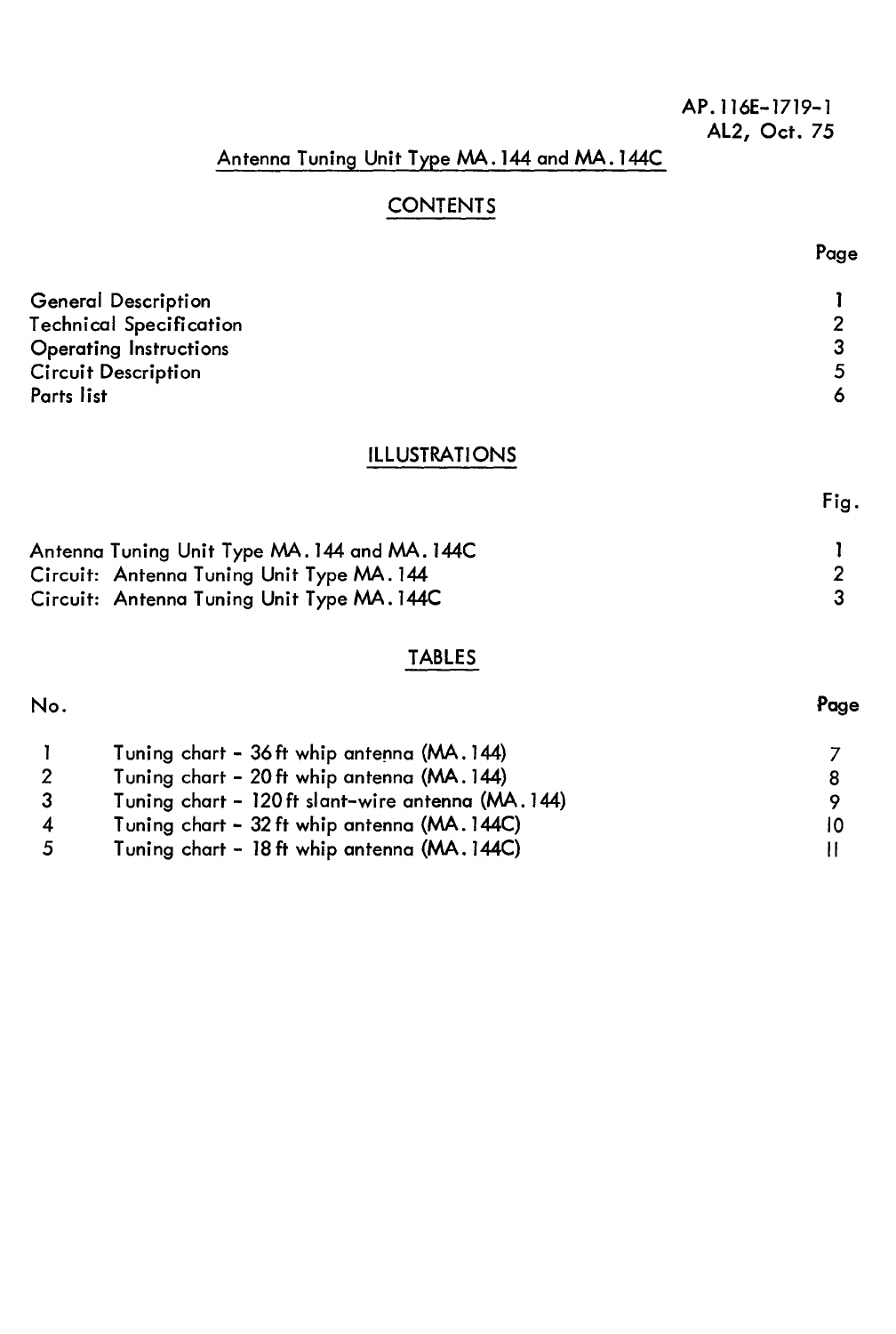AP.116E-1719-1 AL .1, Apr.74

#### **4** Antenna Tuning Unit Type MA.144 & MA .144C►

#### GENERAL DESCRIPTION

**<sup>41</sup>**The Antenna Tuning Unit Type MA.144 and MA.144C are T-section networks designed to match a whip type antenna to the 50-ohm impedance of a Racal Linear Amplifier Type TA.99. Satisfactory matching is obtained with antennas ranging in length from one-fourteenth wavelength (a few ohms) at the lowest frequency to one wavelength (several thousand ohms) at the highest frequency.

The unit is robustly constructed and is completely enclosed in a rectangular case.►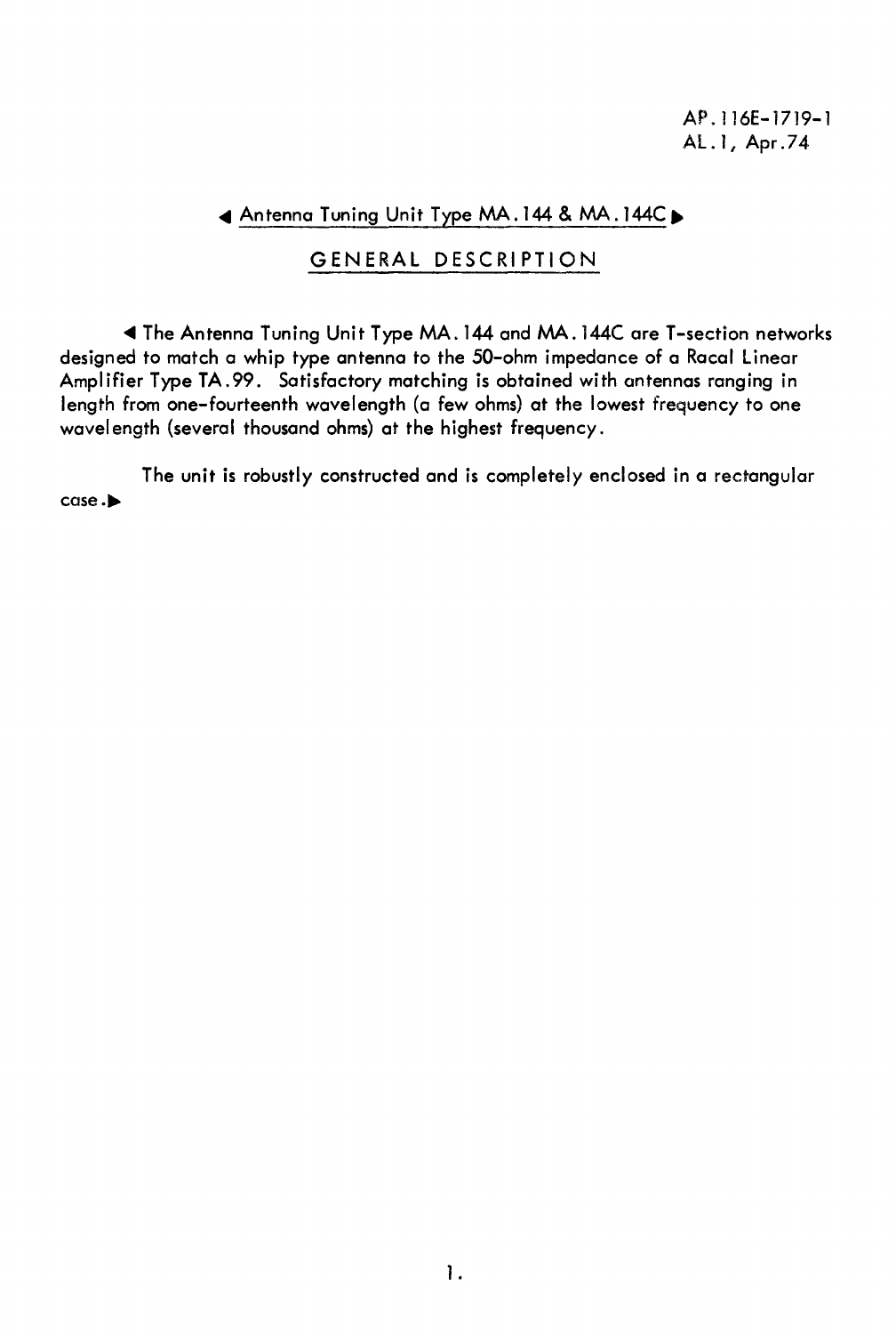# **Antenna Tuning Unit Type MA.144 & MA .144C** ►

# **TECHNICAL SPECIFICATION**

| Frequency range                        |                                           | $AMA.144$ 1.5 to 25MHz<br>$MA.144C1.5$ to $30MHz$ $\blacktriangleright$     |                    |
|----------------------------------------|-------------------------------------------|-----------------------------------------------------------------------------|--------------------|
| Power rating                           | $1 \text{kW r.m.s.}$                      |                                                                             |                    |
| Antenna impedance range                |                                           | 3 ohms to several thousand ohms with<br>positive and negative phase angles. |                    |
| Standing-wave ratio due to<br>the unit | Less than $1.5:1$                         |                                                                             |                    |
| Tuning                                 | charts are supplied $\blacktriangleright$ | Continuous. < Approximate calibration                                       |                    |
| Dimensions (approx)                    | <b>Height</b>                             | Width                                                                       | Depth<br>$14.5$ in |
|                                        | 10<br>25,7                                | 18.<br>46                                                                   | 37<br>cm           |
| Weight (approx.)                       | 40lb (88kg.)                              |                                                                             |                    |

 $\sim 10^{-11}$ 

 $\mathcal{A}^{\mathrm{c}}$  and  $\mathcal{A}^{\mathrm{c}}$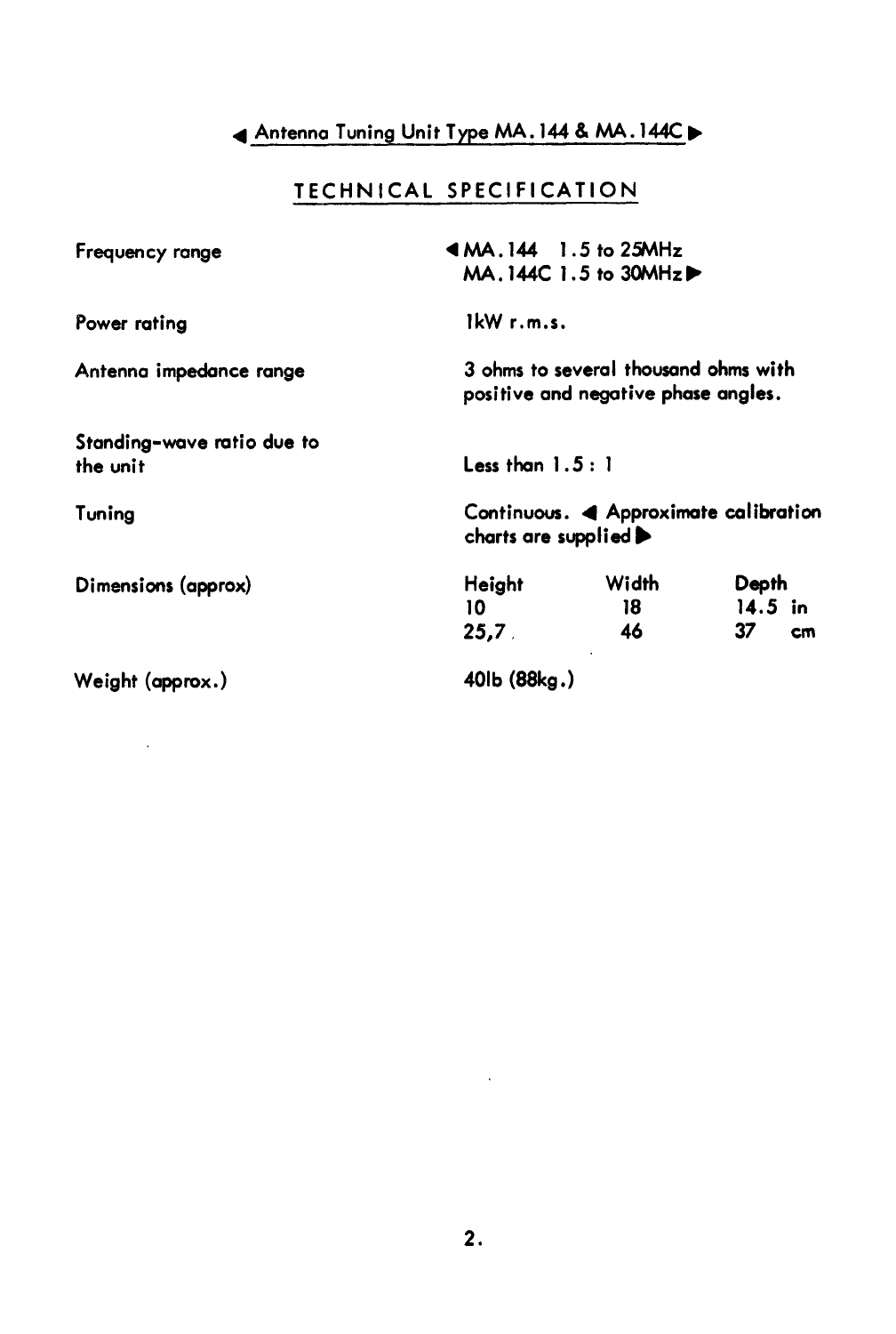#### **Antenna Tuning Unit Type MA.144 and MA.144C**

#### **OPERATING INSTRUCTIONS**

#### **CONTROLS (fig. 1)**

**1. The antenna tuning unit has four controls which are mounted on the front panel of the unit, and are described below.** 

| (1) | <b>TRANSFORMER TAP</b>  | An eight position switch which changes the<br>input transformer tapping.                                         |
|-----|-------------------------|------------------------------------------------------------------------------------------------------------------|
| (2) | $\lfloor \cdot \rfloor$ | A continuously variable control associated<br>with a graduated scale to vary the<br>inductance of coil L1.       |
| (3) | C1                      | A continuously variable control associated<br>with a graduated scale to vary the<br>capacitance of capacitor C1. |
| (4) | L <sub>2</sub>          | A continuously variable control similar to<br>the L1 control to vary the inductance of<br>coil L <sub>2</sub> .  |

#### **TUNING PROCEDURES**

#### **WARNING...**

**VERY HIGH VOLTAGE EXISTS AT THE ANTENNA TERMINAL.** 

**2. Set the transmitter to low power and transmit. Adjust LI, Cl, L2 and T1 controls as described in the following paragraphs.** 

#### **Antenna less than quarter wavelength at operating frequency**

**3. Set Cl close to minimum and adjust LI, L2 and T1 controls in sequence for a minimum reading on the VSWR meter (e.g. Standing-wave Ratio Indicator type MA. 152).** 

**Note...** 

**At low frequencies, LI should be set near to its maximum value. It may be necessary to adjust the CI control slightly to obtain a minimum value of reflected power on the VSWR meter.**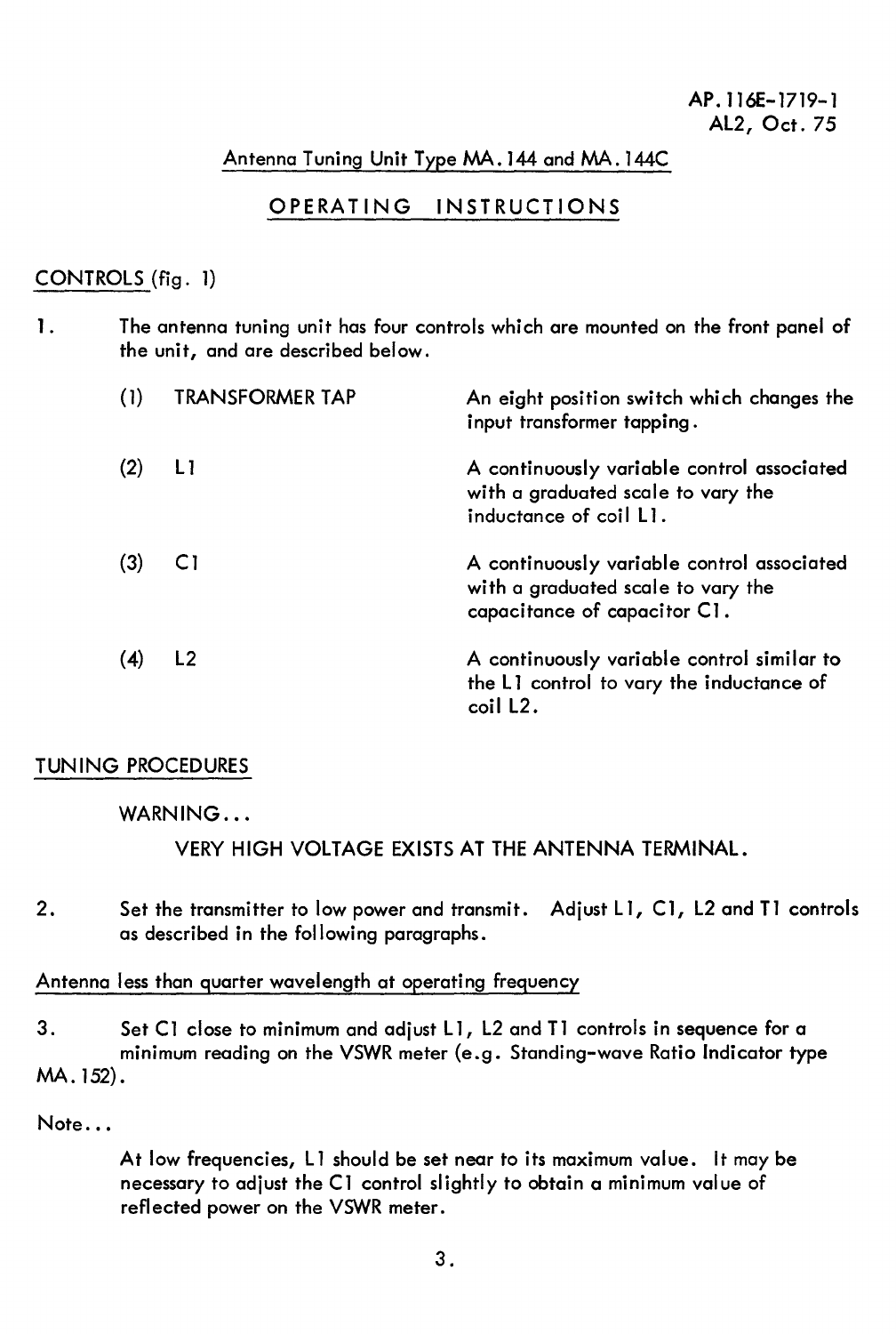#### **Antenna between a quarter and half wavelength**

**4. Set control L2 to zero and adjust Ll, Cl and T1 controls in sequence for a minimum reading on the VSWR meter.** 

#### **Antenna between a half and three-quarter wavelength**

5. Set control L1 to zero and adjust L2, C1 and T1 controls in sequence for a minimum **reading on the VSWR meter.** 

#### **Antenna between three-quarter and full wavelength**

**6. Set control L2 to zero and adjust LI, Cl and Ti in sequence for a minimum reading on the VSWR meter.** 

#### **Note...**

**At frequencies above 24MHz, it may be necessary to shorten the length of the antenna to less than one wavelength in order to obtain a satisfactory match and avoid a power loss within the unit.** 

#### **TUNING CHARTS**

**7. Tables 1 to 5 give the approximate settings of the controls for whole MHz frequencies; this information is intended only as a guide. Operators should log settings obtained for frequencies used to enable antenna tuning to be effected as swiftly as possible.**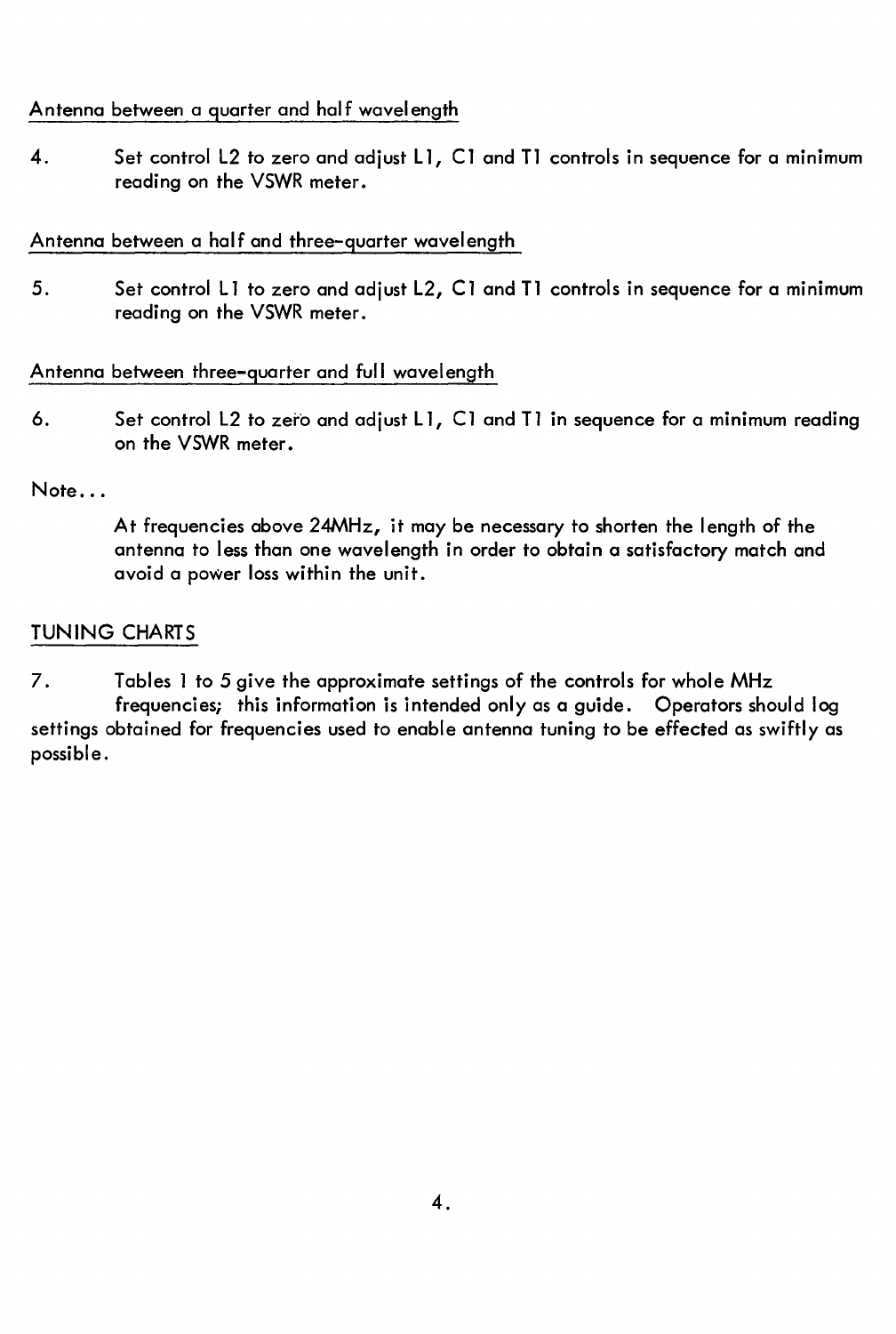**AP.116E-1719-1 AL. I, Apr.74** 

#### **4 Antenna Tuning Unit Type MA.144 & MA .144C** ►

#### **CIRCUIT DESCRIPTION**

**4 The circuit diagrams for the MA. 144 and the MA.144C are shown in Figures 2 and 3 respectively.** 

**The r.f. signal from the transmitter is applied to the auto-transformer TI, which performs an impedance transformation between the T-section network and the output of the transmitter. Switch SA selects the ratio of impedance transformation, and the T-network LI, L2 and Cl provides variable matching to the antenna.** 

**At low frequencies, LI and L2 (Cl at minimum) resonate with the antenna capacitance. This presents a low resistive impedance to T1, which matches this impedance to the 50 ohm output circuit of the transmitter.** 

**At high frequencies, the antenna impedance increases, and matching is achieved by adjustments to LI, Cl and C2.** 

**For the MA.144, Cl is protected against voltages in excess of 15kV by a spark gap; further protection is provided by a potentiometer action of the antenna voltage by Ll and L2. In the MA. 144C, protection is by means of LI and L2 only.** ►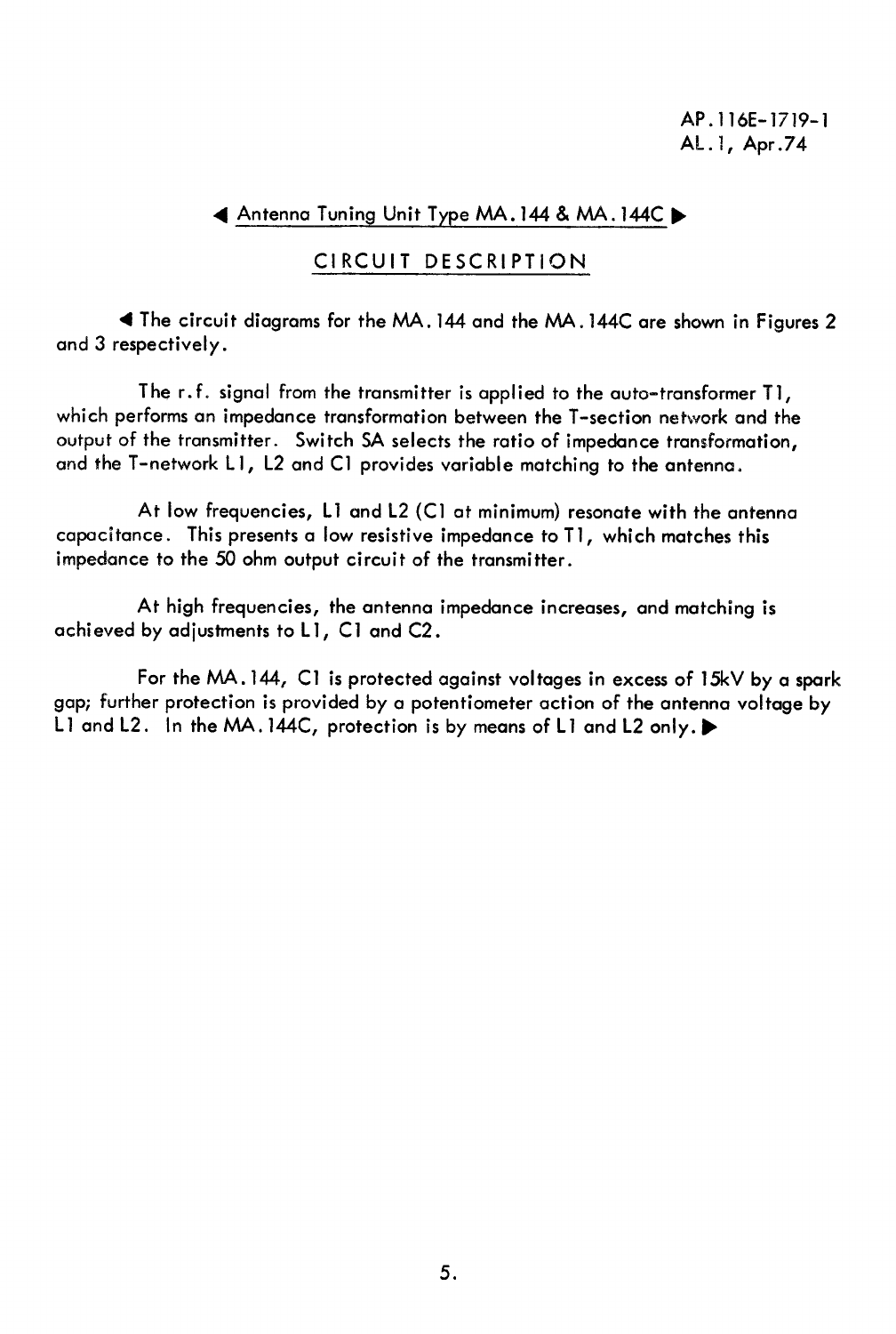# **4 Antenna Tuning Unit Type MA.144 & MA .144C 10,**

# **PARTS LIST**

| Cct.<br>$\overline{\mathsf{Ref.}}$ | Value    | Description               | Manufacturer and Type<br>or Drawing No.                              |
|------------------------------------|----------|---------------------------|----------------------------------------------------------------------|
| C1                                 | 12-500pF | Variable Air<br>Capacitor | Jennings UCSF                                                        |
| 4L1                                |          | <b>Tuning Coil</b>        | Racal DA. 16940/B (MA. 144)<br>Racal DA. 16940/F (MA. 144C)          |
| L2                                 |          | <b>Tuning Coil</b>        | Racal DA. 16940/A (MA. 144)<br>Racal DA.16940/E (MA.144C)            |
| T1                                 |          | Transformer               | Racal CA. 16931 (MA. 144)<br>Racal CA.39520 (MA.144C) ▶              |
| <b>SA</b>                          |          | 8-position switch         | <b>Aviation &amp; Electronic</b><br>Equipments Ltd.<br>$ES-1-8-EAAD$ |
| SKT1                               |          | Free Socket               | $\blacktriangleleft$ P.E.T. 201/LA/UR67/DEM/<br>P.T.F.E.             |
| PL <sub>1</sub>                    |          | Fixed Plug                | P.E.T. 222                                                           |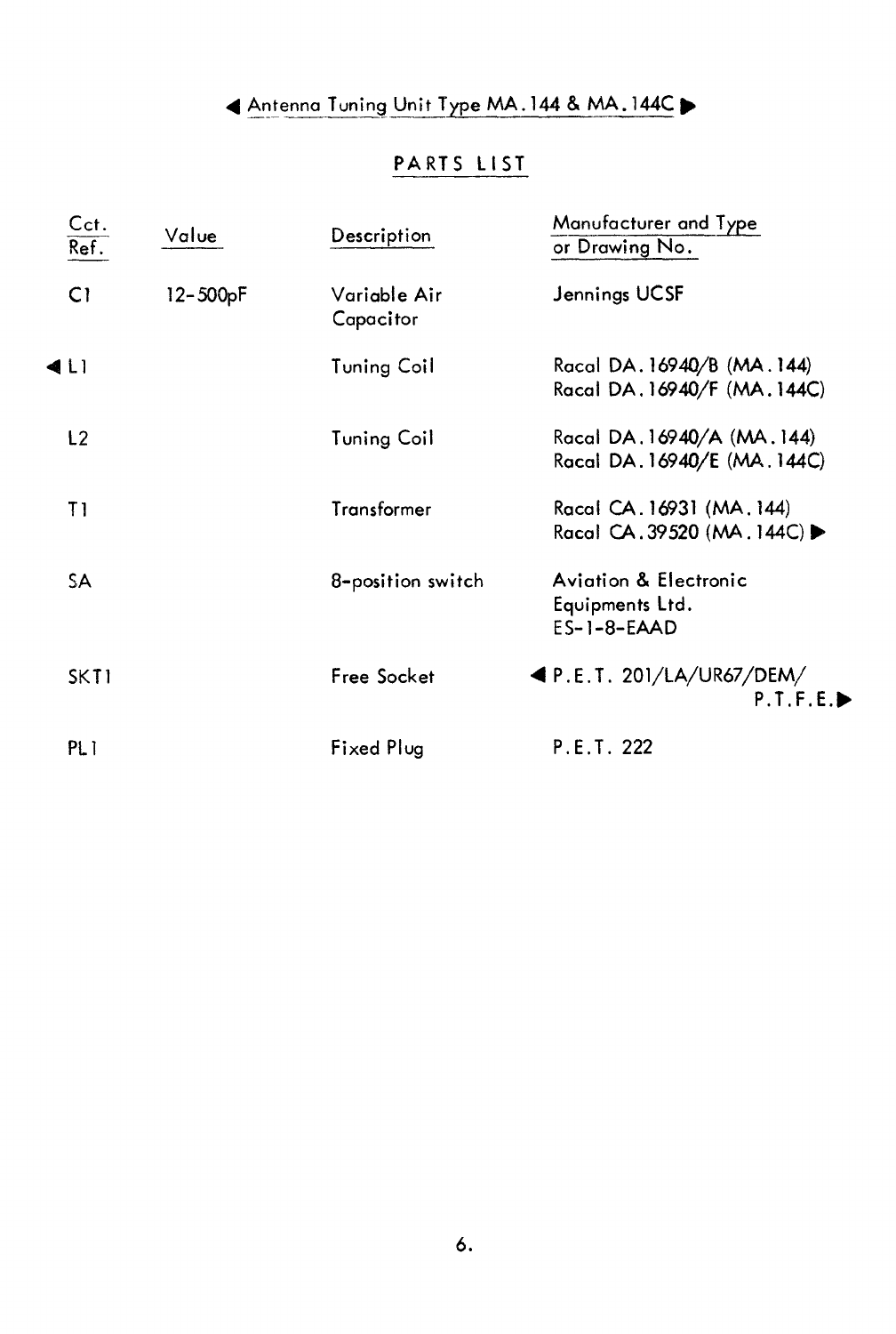| Transmitter              |       |              | Approximate settings    |       |
|--------------------------|-------|--------------|-------------------------|-------|
| frequency,<br><b>MHz</b> | L1    | $\mathsf{C}$ | Transformer<br>tap      | L2    |
| $\overline{2}$           | 22.92 | $\mathbf 0$  | 3                       | 30.33 |
| 3                        | 2.14  | 1.15         | 3                       | 21.72 |
| $\overline{\mathbf{4}}$  | 2.02  | 1.20         | $\boldsymbol{4}$        | 11.33 |
| 5                        | 2.02  | 8.14         | $\overline{\mathbf{4}}$ | 5.01  |
| 6                        | 2.02  | 22.75        | 6                       | 3.73  |
| $\overline{7}$           | 2.07  | 13.95        | $\overline{7}$          | 2.08  |
| 8                        | 4.05  | 9.81         | $\overline{7}$          | 0.01  |
| 9                        | 4.51  | 8.41         | 7                       | 0.05  |
| 10                       | 4.58  | 7.08         | $\overline{7}$          | 0.12  |
| 11                       | 5.37  | 6.35         | 6                       | 0.1   |
| 12                       | 5.12  | 4.38         | 6                       | 0.08  |
| 13                       | 4.24  | 0.73         | 6                       | 3.17  |
| 14                       | 1.77  | 8.48         | 6                       | 6.26  |
| 15                       | 1.78  | 9.37         | 6                       | 6.35  |
| 16                       | 1.78  | 9.84         | 6                       | 5.06  |
| 17                       | 0.98  | 10.70        | 6                       | 3.78  |
| 18                       | 0.16  | 10.12        | 6                       | 2.61  |
| 19                       | 0.20  | 8.63         | 6                       | 2.08  |
| 20                       | 0.17  | 8.35         | 6                       | 1.03  |
| 21                       | 0.82  | 7.61         | 6                       | 0.03  |
| 22                       | 1.07  | 5.55         | $\boldsymbol{6}$        | 0.18  |
| 23                       | 0.87  | 4.27         | 6                       | 0.33  |
| 24                       | 1.12  | 1.20         | $\boldsymbol{6}$        | 0.33  |

# **Tuning chart - 36 ft whip antenna (MA. 144)**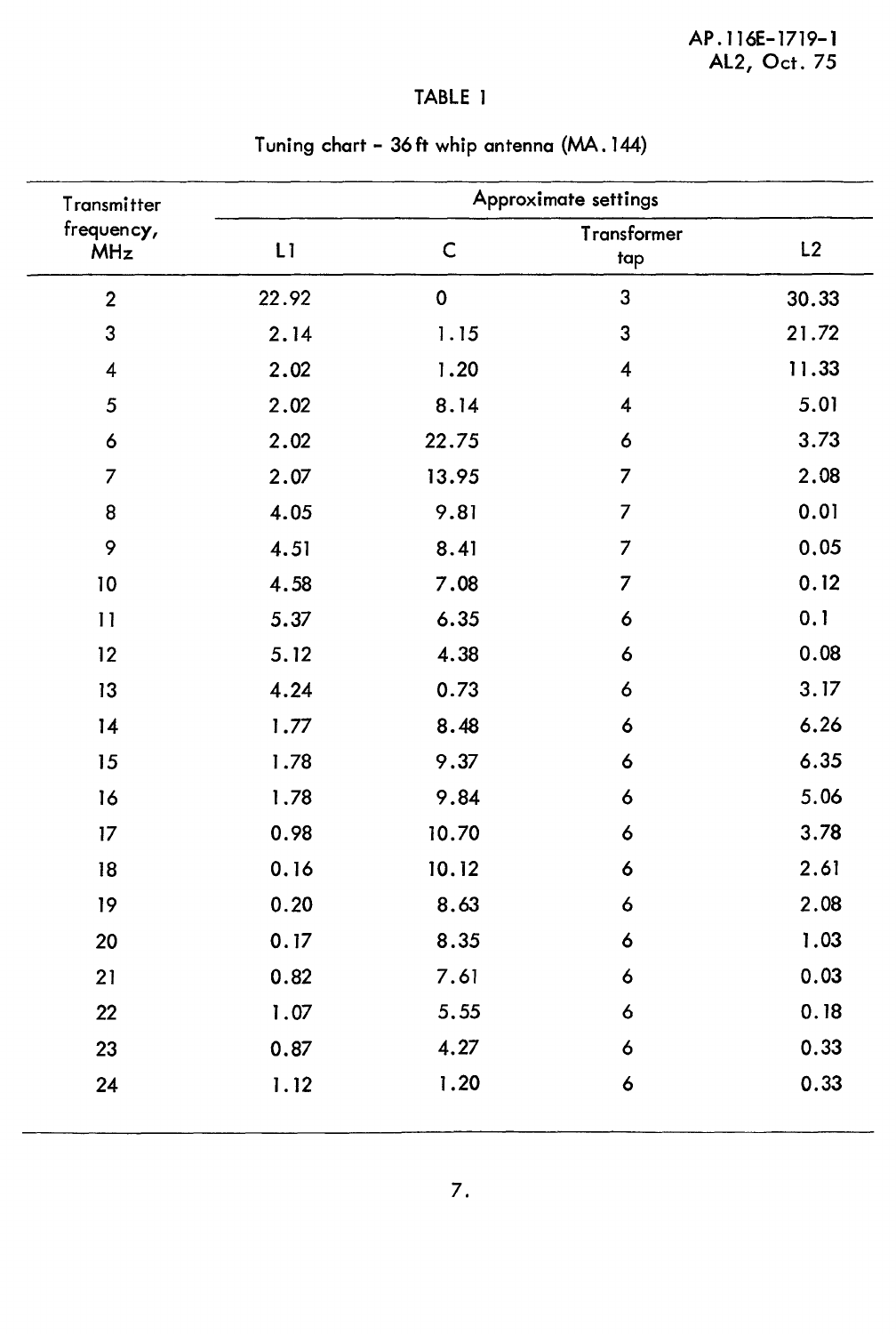| Transmitter              |      |             | Approximate settings      |             |
|--------------------------|------|-------------|---------------------------|-------------|
| frequency,<br><b>MHz</b> | L1   | $\mathsf C$ | <b>Transformer</b><br>tap | L2          |
| 9                        | 0.17 | 17.86       | 6                         | 4.50        |
| 10                       | 0.76 | 14.40       | 6                         | 3.0         |
| 11                       | 1.23 | 14.34       | 6                         | 2.51        |
| 12                       | 1.50 | 11.92       | 6                         | 0.53        |
| 13                       | 2.17 | 10.55       | 6                         | 0.38        |
| 14                       | 2.66 | 6.99        | $\overline{7}$            | $\mathbf 0$ |
| 15                       | 2.65 | 6.08        | $\overline{7}$            | 0           |
| 16                       | 2.65 | 5.45        | 7                         | $\mathbf 0$ |
| 17                       | 2.65 | 0.92        | 7                         | $\mathbf 0$ |
| 18                       | 2.52 | 4.92        | 6                         | 1.77        |
| 19                       | 2.53 | 3.20        | 6                         | 1.75        |
| 20                       | 2.24 | 3.55        | 6                         | 2.91        |
| 21                       | 1.97 | 1.68        | 6                         | 3.09        |
| 22                       | 1.71 | 0.57        | 6                         | 3.24        |
| 23                       | 2.43 | 0.20        | $\overline{7}$            | 4.22        |
| 24                       | 2.50 | 0.20        | $\overline{7}$            | 3.46        |
| 25                       | 2.50 | 0.20        | $\overline{7}$            | 2.81        |

#### **Tuning chart - 20ft whip antenna (MA.144)**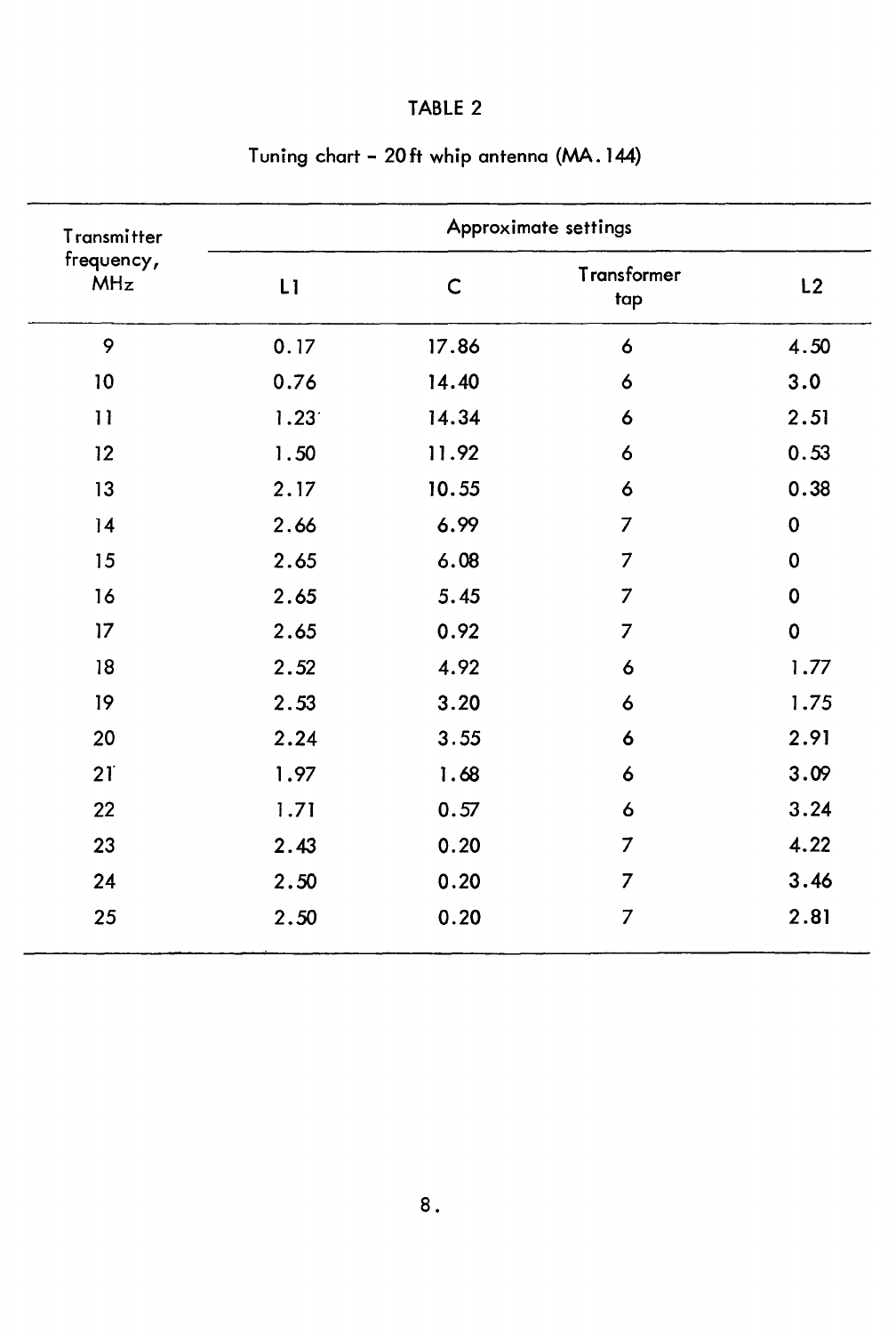| Transmitter<br>frequency,<br><b>MHz</b> |       |       | Approximate settings    |       |
|-----------------------------------------|-------|-------|-------------------------|-------|
|                                         | LI    | C     | Transformer<br>tap      | L2    |
| 1.5                                     | 6.50  | 5.79  | 3                       | 19.54 |
| $\overline{2}$                          | 29.07 | 24.93 | 5                       | 25.74 |
| 3                                       | 27.62 | 9.71  | $\overline{\mathbf{4}}$ | 29.53 |
| 4                                       | 10.04 | 7.20  | 6                       | 24.33 |
| 5                                       | 23.72 | 7.68  | 8                       | 26.29 |
| 6                                       | 20.55 | 6.73  | 7                       | 17.63 |
| 7                                       | 11.42 | 5.78  | 7                       | 30.33 |

 $\bar{\mathbf{r}}$ 

# **Tuning chart - 120ft slant-wire antenna (MA. 144)**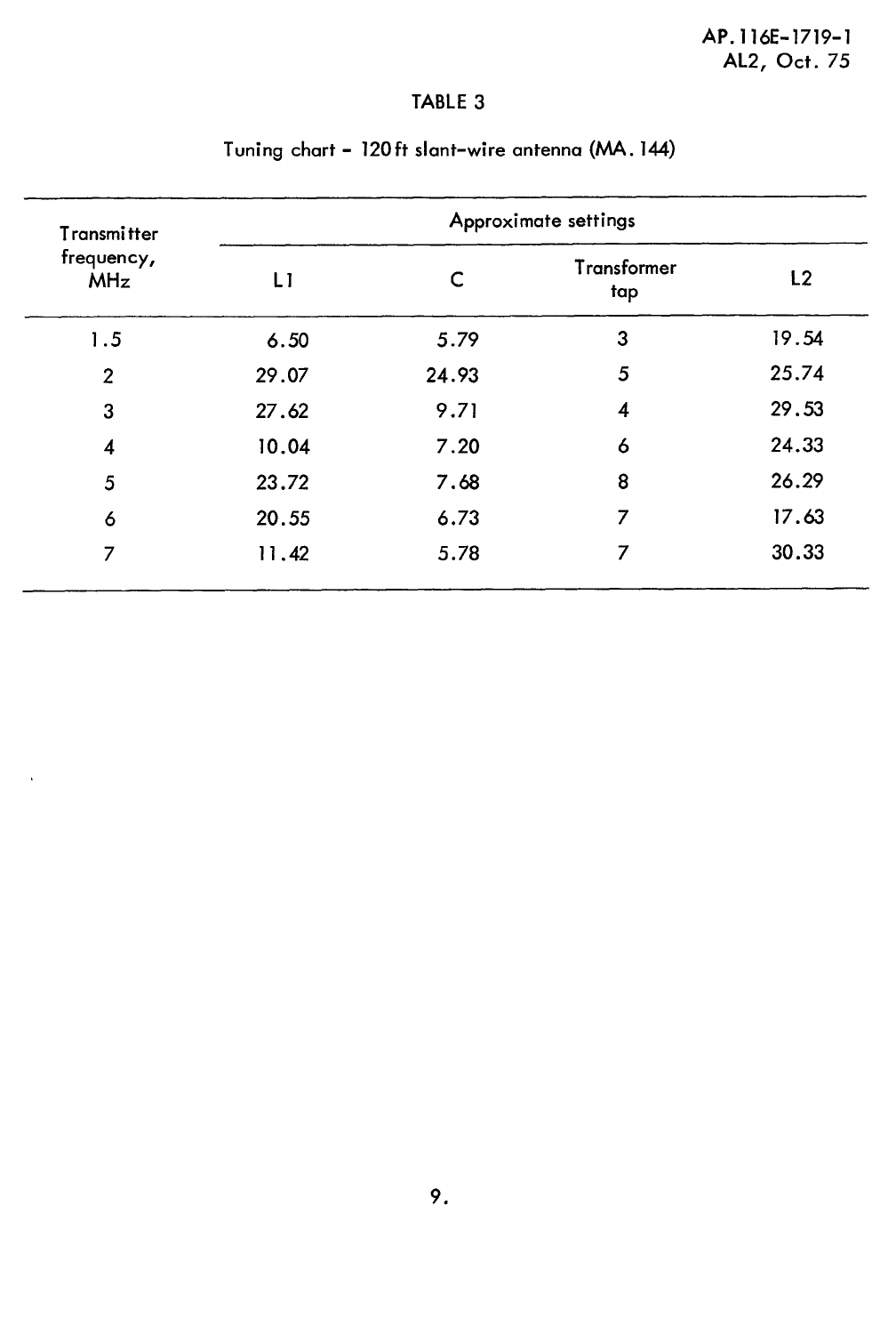| Transmitter              |             |             | Approximate settings<br>J |      |
|--------------------------|-------------|-------------|---------------------------|------|
| frequency,<br><b>MHz</b> | L1          | $\mathsf C$ | <b>Transformer</b><br>tap | L2   |
| $\overline{2}$           | 19.5        | $\mathbf 0$ | $\overline{3}$            | 27.2 |
| $\overline{\mathbf{4}}$  | 20.0        | 10.8        | $\overline{\mathbf{4}}$   | 27.0 |
| 6                        | 19.5        | 6.5         | 5                         | 20.6 |
| 8                        | 10.5        | 6.3         | 6                         | 13.7 |
| 10                       | 5.0         | 6.8         | 6                         | 10.7 |
| 12                       | 3.8         | 8.3         | 6                         | 10.6 |
| 14                       | 0.0         | 12.3        | 6                         | 6.1  |
| 16                       | 0.0         | 14.2        | 6                         | 4.3  |
| 18                       | 0.6         | 12.5        | 6                         | 3.0  |
| 19                       | 1.3         | 9.1         | 6                         | 2.7  |
| 20                       | 1.4         | 7.5         | 6                         | 1.9  |
| 21                       | 1.7         | 5.9         | 6                         | 1.0  |
| 22                       | 2.0         | 4.6         | 6                         | 2.2  |
| 23                       | 1.9         | $\mathbf 0$ | 6                         | 1.8  |
| 24                       | $\mathbf 0$ | $\mathbf 0$ | 6                         | 3.1  |

# **Tuning chart - 32 ft whip antenna (MA. 144C)**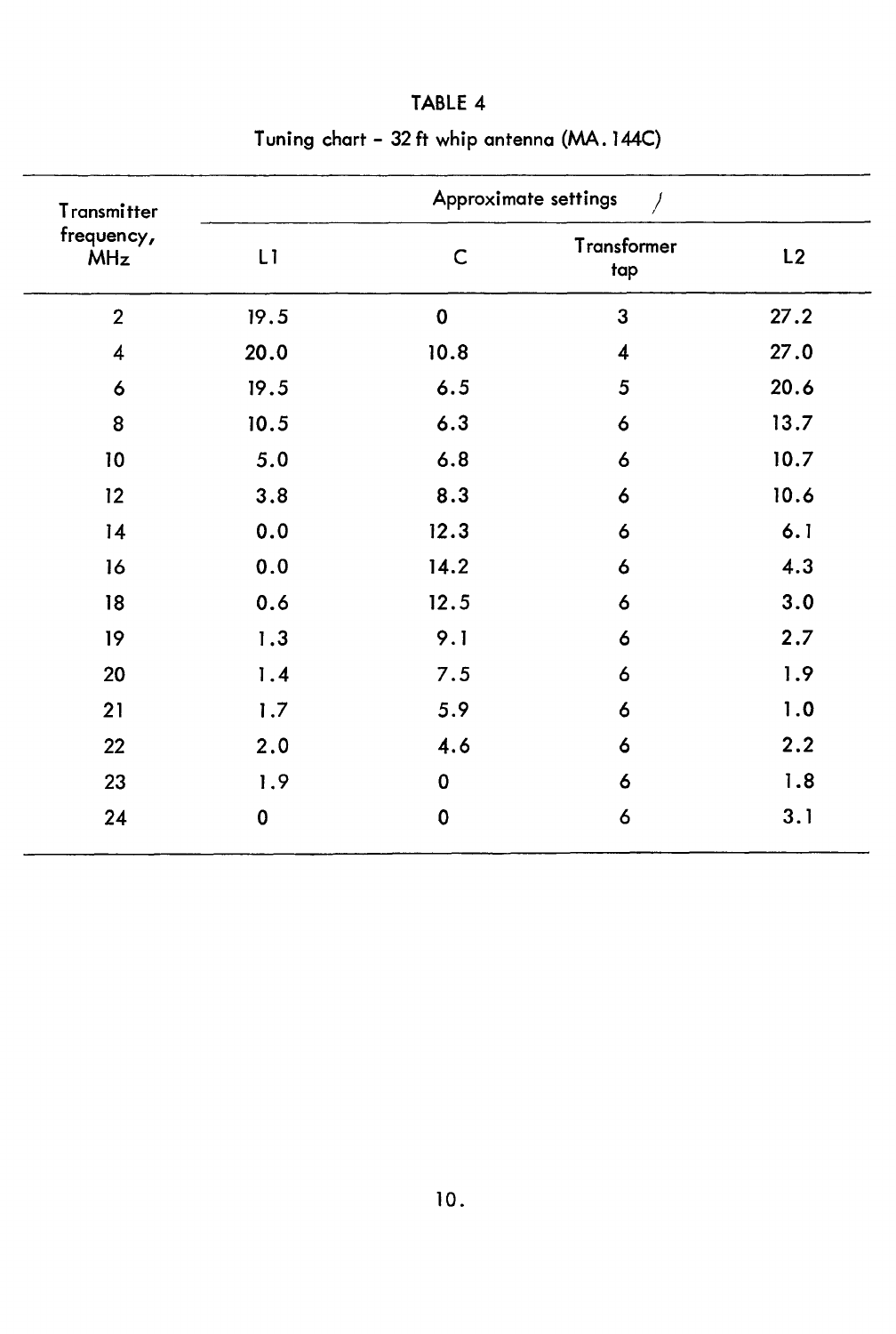| Transmitter<br>frequency,<br><b>MHz</b> |             |             | Approximate settings |     |
|-----------------------------------------|-------------|-------------|----------------------|-----|
|                                         | L1          | C           | Transformer<br>tap   | L2  |
| 18                                      | $\mathbf 0$ | $\mathbf 0$ | 6                    | 4.1 |
| 20                                      | $\mathbf 0$ | 9.6         | 5                    | 4.3 |
| 22                                      | 1.8         | 9.9         | 5                    | 3.4 |
| 24                                      | $\mathbf 0$ | 8.8         | 5                    | 2.5 |
| 26                                      | 1.7         | 7.0         | 6                    | 1.6 |
| 28                                      | 1.6         | 6.5         | 6                    | 1.6 |
| 30                                      | 1.2         | 9.0         | 6                    | 1.7 |
| 30.2                                    | 1.3         | 8.5         | 6                    | 1.8 |

# **Tuning chart - 18ft whip antenna (MA.144C)**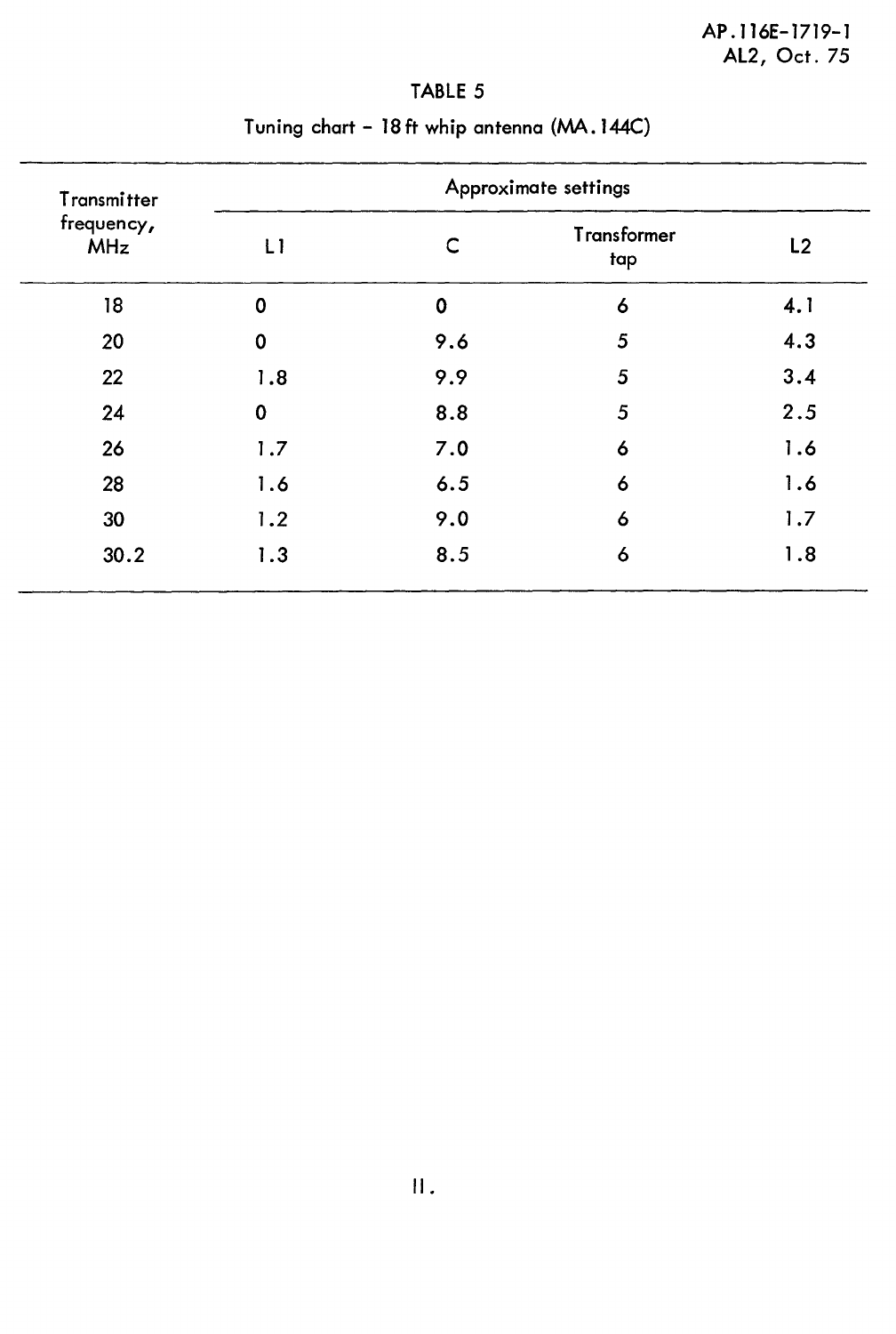

 $\sim 1$ 



Antenna Tuning Unit 6611/A) Types MA.144/MA.144C Fig.1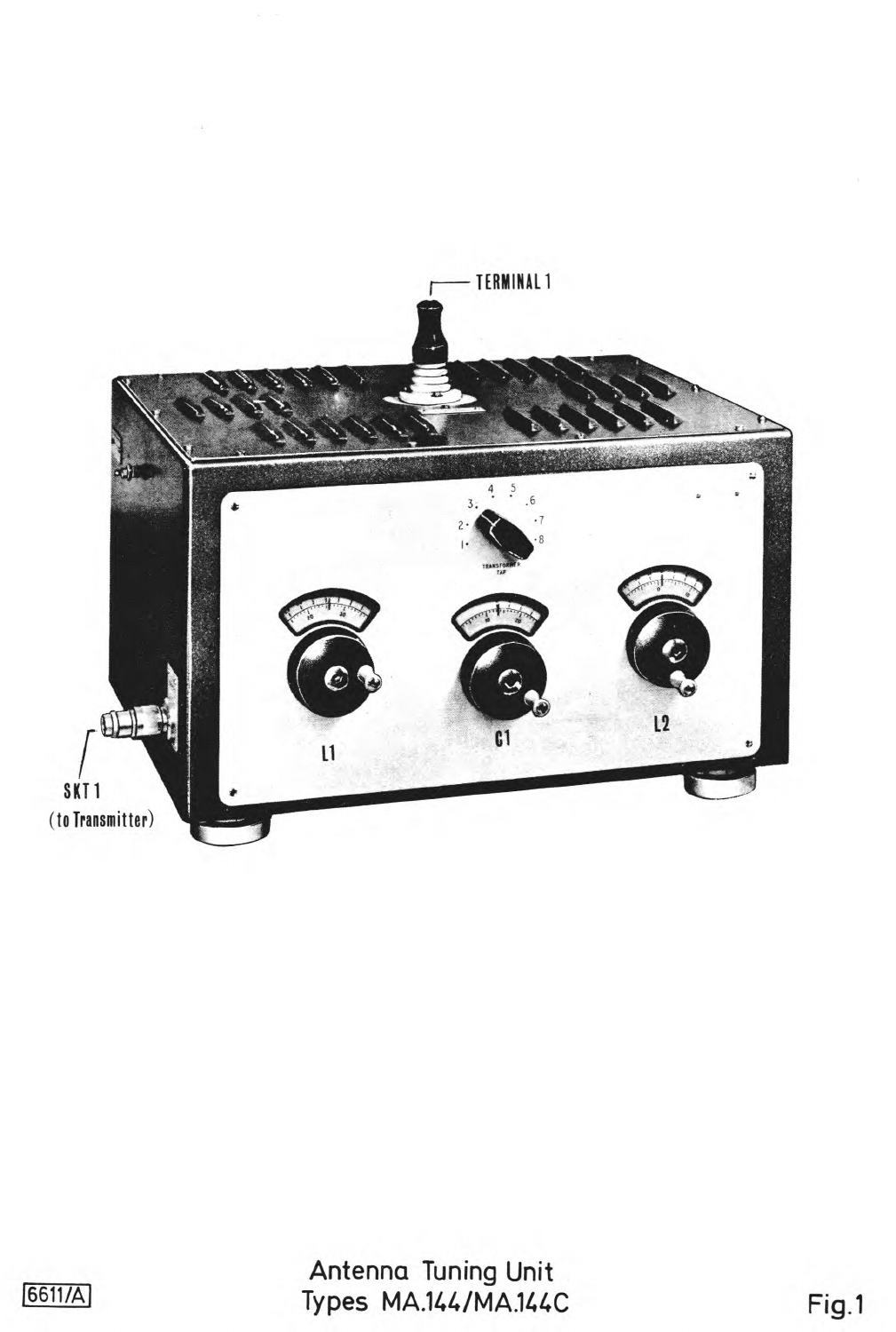



**Circuit: Aerial Tuning Unit Type MA.I44 12615/A**